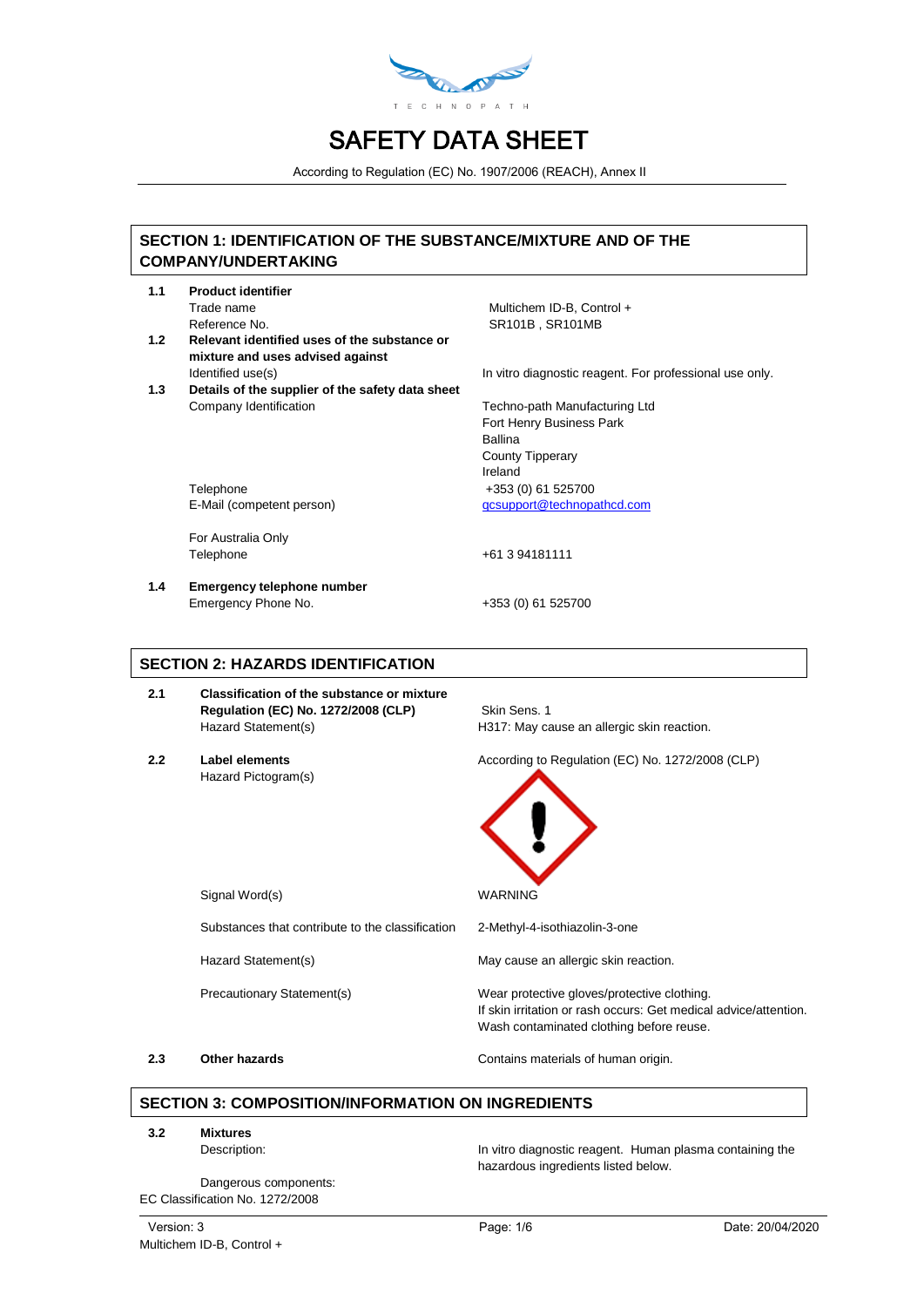

According to Regulation (EC) No. 1907/2006 (REACH), Annex II

| Hazardous ingredient(s)           | CAS No.    | EC No.    | <b>REACH</b><br><b>Registration No.</b> | <b>Classification code:</b><br>Hazard statement(s)                                                                        | %W/W               |
|-----------------------------------|------------|-----------|-----------------------------------------|---------------------------------------------------------------------------------------------------------------------------|--------------------|
| 2-Methyl-4-isothiazolin-3-<br>one | 2682-20-4  | 220-239-6 | Not available                           | Acute Tox. 3; H301, H311,<br>H <sub>331</sub><br>Skin Corr. 1B; H314<br>Skin Sens. 1: H317<br>Aquatic Acute 1; H400       | $0.004 -$<br>0.005 |
| Sodium azide*                     | 26628-22-8 | 247-852-1 | Not available                           | Acute Tox. 2: H300<br>Acute Tox. 1: H310<br>STOT RE 2: H373<br>Aquatic Acute 1; H400<br>Aquatic Chronic 1; H410<br>EUH032 | < 0.1              |

\* Substance with a community exposure limit.<br>3.3 Additional Information

**3.3** Additional Information **Accord For full text of H** phrases see section 16. The material was confirmed negative for HBV DNA, HIV RNA and HCV RNA using a PCR method.

## **SECTION 4: FIRST AID MEASURES**



#### **4.1 Description of first aid measures**

|     | <b>Inhalation</b><br><b>Skin Contact</b>                       | Supply fresh air; consult doctor in case of complaint.<br>Wash skin with soap and water. Remove contaminated<br>clothing and wash clothing before reuse. If skin irritation or |
|-----|----------------------------------------------------------------|--------------------------------------------------------------------------------------------------------------------------------------------------------------------------------|
|     |                                                                | rash occurs: Get medical advice/attention.                                                                                                                                     |
|     | Eye Contact                                                    | Rinse cautiously with water for several minutes. Consult a<br>doctor in case of complaint.                                                                                     |
|     | Ingestion                                                      | Wash out mouth with water. Consult a doctor in case of<br>complaint.                                                                                                           |
| 4.2 | Most important symptoms and effects, both<br>acute and delayed | Allergic contact dermatitis.                                                                                                                                                   |
|     |                                                                |                                                                                                                                                                                |

None.

**4.3 Indication of the immediate medical attention and special treatment needed**

#### **SECTION 5: FIRE-FIGHTING MEASURES**

| 5.1 | <b>Extinguishing media</b>                               |                                                                                                                      |
|-----|----------------------------------------------------------|----------------------------------------------------------------------------------------------------------------------|
|     | Suitable Extinguishing Media                             | CO2, powder or water spray. Fight larger fires with water<br>spray or alcohol resistant foam.                        |
| 5.2 | Special hazards arising from the substance or<br>mixture | In case of fire, the following can be released: Carbon oxides<br>(COx), nitrogen oxides (NOx), sulphur oxides (SOx). |
| 5.3 | <b>Advice for fire-fighters</b>                          | Use fire-extinguishing methods suitable to surrounding<br>conditions.                                                |
|     |                                                          | Wear full protective suit and self-contained breathing<br>aparatus (SCBA) when extinguishing fires.                  |

## **SECTION 6: ACCIDENTAL RELEASE MEASURES**

| 6.1<br>6.2 | Personal precautions, protective equipment<br>and emergency procedures<br><b>Environmental precautions</b> | Refer to Section 8 for protective measures when handling the<br>spillage.<br>Do not allow to enter drains, sewers or watercourses. |                  |
|------------|------------------------------------------------------------------------------------------------------------|------------------------------------------------------------------------------------------------------------------------------------|------------------|
| Version: 3 |                                                                                                            | Page: 2/6                                                                                                                          | Date: 20/04/2020 |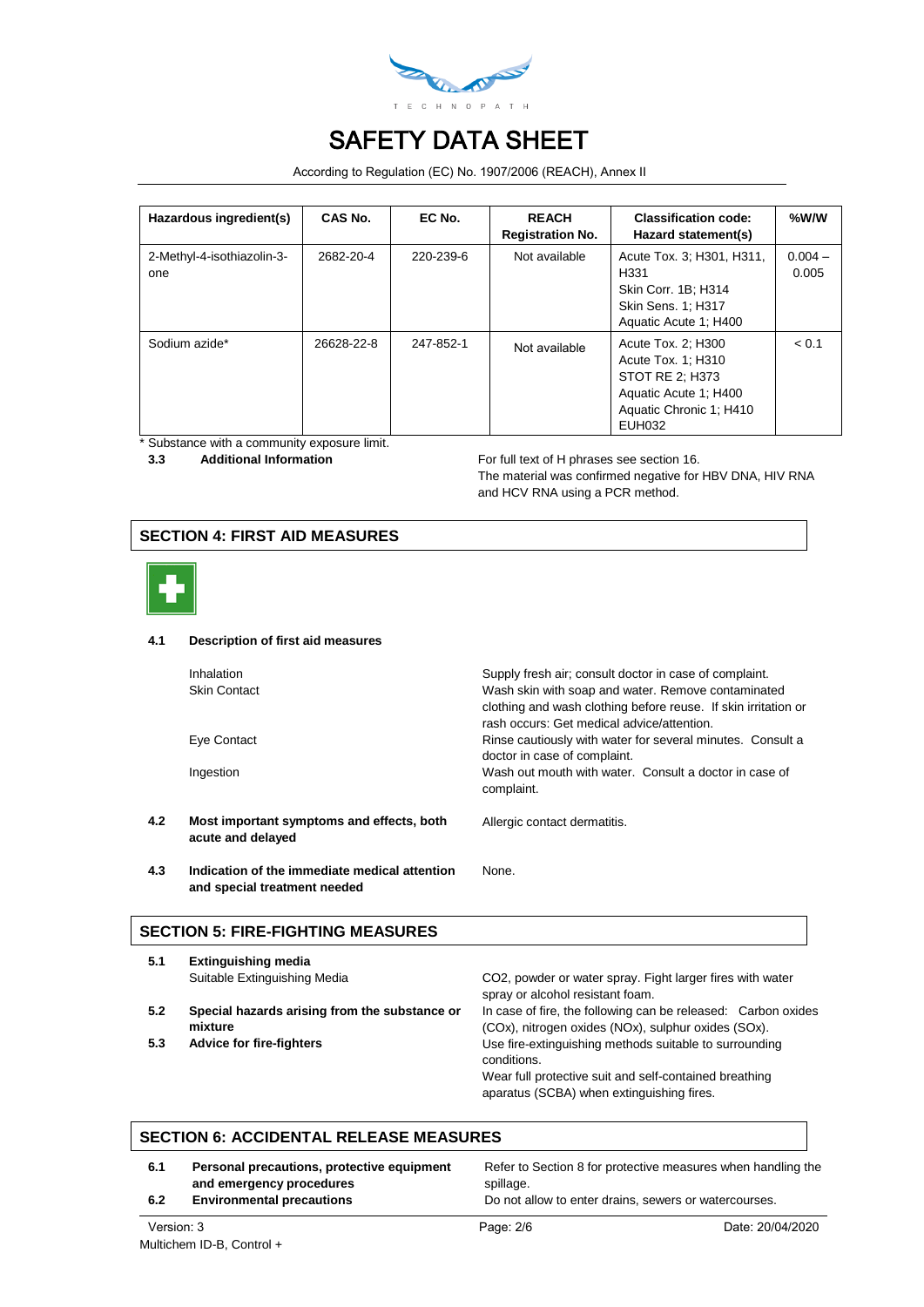

According to Regulation (EC) No. 1907/2006 (REACH), Annex II

- **6.3 Methods and material for containment and cleaning up**
- **6.4 Reference to other sections** 8, 13

Absorb with liquid-binding material (paper towelling, sand, diatomite, acid binders, universal binders, sawdust). Dispose of contaminated material as waste according to Section 13. Swab down area with Chloros or other disinfecting agent.

**SECTION 7: HANDLING AND STORAGE**

| 7.1 | Precautions for safe handling              | This product should be handled as a potentially infectious<br>material, as no known test method procedure can offer<br>complete assurance that products derived from materials of<br>human origin will not transmit infectious agents.<br>Refer to Directive 2000/54/EC for information on handling<br>biohazardous materials.<br>Avoid contact with the eyes, skin and mucous membranes.<br>Keep out of reach of children.<br>Wash hands before breaks and after work.<br>Clean work areas with hypochlorite or other disinfecting<br>agent. |
|-----|--------------------------------------------|-----------------------------------------------------------------------------------------------------------------------------------------------------------------------------------------------------------------------------------------------------------------------------------------------------------------------------------------------------------------------------------------------------------------------------------------------------------------------------------------------------------------------------------------------|
| 7.2 | Conditions for safe storage, including any | Store in the original container at 2 to 8°C.                                                                                                                                                                                                                                                                                                                                                                                                                                                                                                  |

**incompatibilities 7.3 Specific end use(s) In vitro diagnostic reagent.** 

## **SECTION 8: EXPOSURE CONTROLS/PERSONAL PROTECTION**

#### 8.1.1 Occupational Exposure Limits **EU IOELV / UK EH40**

| <b>SUBSTANCE.</b> | <b>CAS No.</b> | LTEL (8 hr<br>TWA ppm) | LTEL (8 hr<br><b>TWA</b><br>ma/m <sup>3</sup> | <b>STEL</b><br>(ppm) | <b>STEL</b><br>(mg/m <sup>3</sup> ) | <b>Note</b> |
|-------------------|----------------|------------------------|-----------------------------------------------|----------------------|-------------------------------------|-------------|
| Sodium azide      | 26628-22-8     |                        | 0.1                                           |                      | 0.3                                 | Sk          |

Sk - Can be absorbed through skin.

# **8.2 Exposure controls**

- **Appropriate engineering controls** Not relevant for this material.
- **8.2.2 Personal protection equipment**





Body protection **Laboratory coat.** Respiratory protection Not normally required.

Eye/face protection Safety glasses recommended. (EN166)

Hand protection **Disposable gloves.** (EN374)

Material of gloves:  $Latex / natural rubber$ , Nitrile rubber. Penetration time of glove material: Gloves resistance is not critical when the product is handled according to the instructions for use.

8.2.3 **Environmental Exposure Controls** No special measures are required.

#### **SECTION 9: PHYSICAL AND CHEMICAL PROPERTIES**

#### **9.1 Information on basic physical and chemical properties** Appearance Clear Liquid.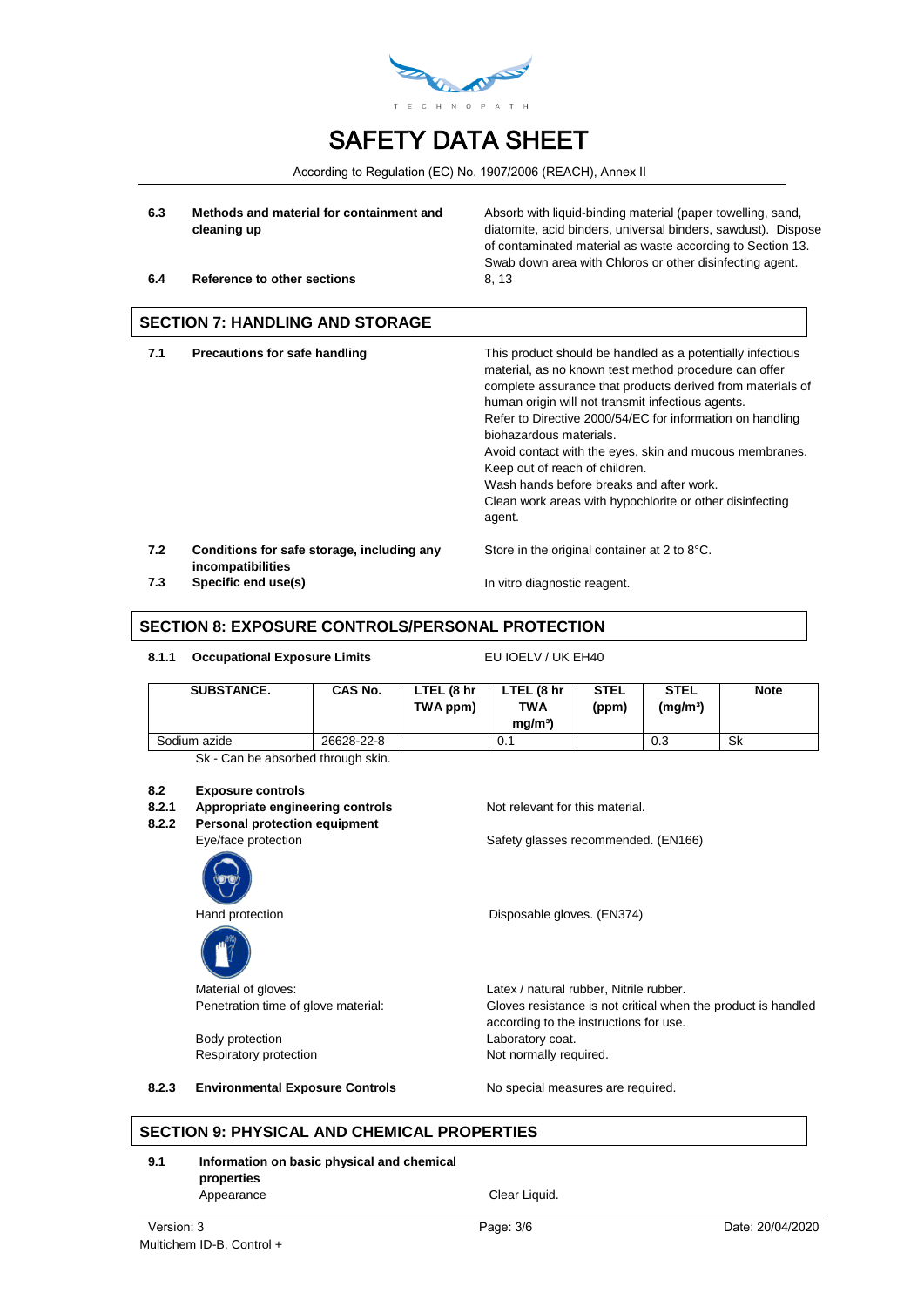

According to Regulation (EC) No. 1907/2006 (REACH), Annex II

Odour Threshold (ppm) Not applicable. pH (Value) 7.2 – 7.6 Melting Point (°C) / Freezing Point (°C) Similar to water, approximately 0°C. Boiling point/boiling range (°C): Similar to water, approximately 100°C. Flash Point (°C) and the contract of the Not applicable. Evaporation rate  $(BA = 1)$  Not determined. Flammability (solid, gas) Not applicable. Explosive limit ranges Not applicable. Vapour Pressure (Pascal) Similar to water, approximately 23 hPa. Vapour Density (Air=1) Not determined. Density  $(q/ml)$   $\sim 1.0$ Solubility (Water) Soluble. Solubility (Other) Not determined. Partition Coefficient (n-Octanol/water) Not determined. Auto Ignition Temperature (°C) Not determined. Decomposition Temperature (°C) Not determined. Viscosity (mPa.s) Not determined. Explosive properties Not explosive. Oxidising properties Not oxidising. **9.2 Other information** Not available

Colour Colour Colour Colour Colour Odour No odour.

## **SECTION 10: STABILITY AND REACTIVITY**

- **10.1 Reactivity None known. None known.**
- 
- 
- **10.4 Conditions to avoid** None known.
- 
- **10.6 Hazardous Decomposition Product(s)** None known.

#### **SECTION 11: TOXICOLOGICAL INFORMATION**

#### **11.1 Information on toxicological effects**

| 11.1.2 Mixtures                |                                                                            |
|--------------------------------|----------------------------------------------------------------------------|
| Acute toxicity                 | Based upon the available data, the classification criteria are<br>not met. |
| Skin corrosion/irritation      | Based upon the available data, the classification criteria are<br>not met. |
| Serious eye damage/irritation  | Based upon the available data, the classification criteria are<br>not met. |
| Respiratory/skin sensitization | May cause an allergic skin reaction.                                       |
| Germ cell mutagenicity         | Based upon the available data, the classification criteria are<br>not met. |
| Carcinogenicity                | Based upon the available data, the classification criteria are<br>not met. |
| Reproductive toxicity          | Based upon the available data, the classification criteria are<br>not met. |
| STOT-single exposure           | Based upon the available data, the classification criteria are<br>not met. |
| STOT-repeated exposure         | Based upon the available data, the classification criteria are<br>not met. |

**10.2 Chemical stability** The product is stable in accordance with the recommended storage conditions. 10.3 **Possibility of hazardous reactions Preparation contains sodium azide, which may react with** lead to form explosive compounds. Contact with acids may liberate trace amounts of toxic gas (hydrazoic acid). Hazardous polymerisation will not occur.

**10.5 Incompatible materials None known. None known.**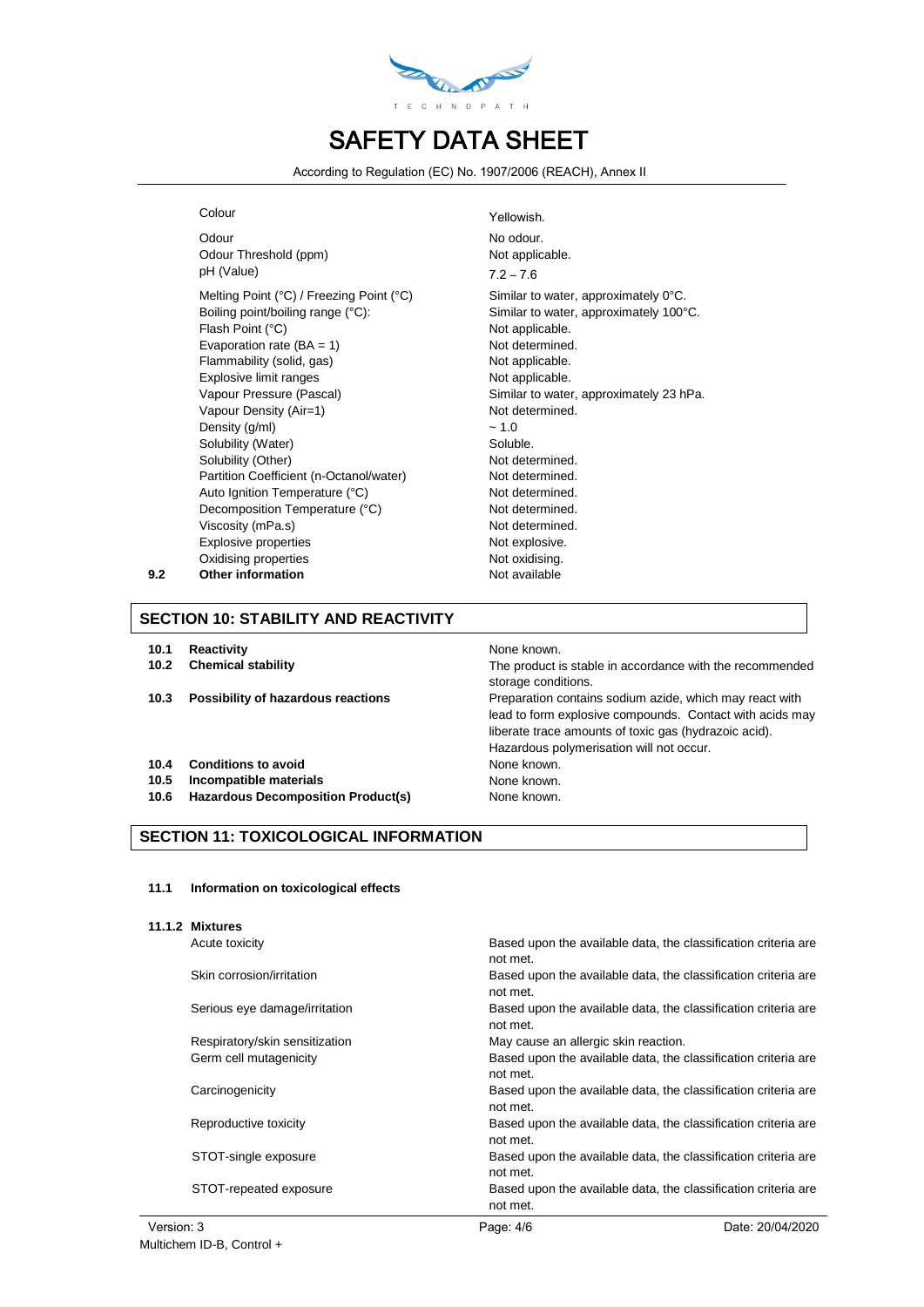

According to Regulation (EC) No. 1907/2006 (REACH), Annex II

Aspiration hazard **Based upon the available data, the classification criteria are** not met.

# **SECTION 12: ECOLOGICAL INFORMATION**

- 
- 
- 
- 
- **12.5 Results of PBT and vPvB assessment** Not applicable.
- **12.6** Other adverse effects Not applicable.

**12.1 Toxicity** The product does not contain significant quantities of ingredients that are environmentally toxic. **12.2 Persistence and degradability** This substance is predicted to degrade in soil and water. **12.3 Bioaccumulative potential** The product has no potential for bioaccumulation. **12.4 Mobility in soil** The product is predicted to have high mobility in soil.

## **SECTION 13: DISPOSAL CONSIDERATIONS**

**13.1 Waste treatment methods Product: Product: Product: Dispose of as potentially biohazardous waste and in** compliance with anti-pollution and other laws of the country concerned. To ensure compliance we recommend that you contact the relevant (local) authorities and/or an approved waste-disposal company for information. To avoid the possible build-up of azide compounds, flush wastepipes with water after the disposal of undiluted reagent. European waste catalogue: 18 01 03. **Packaging: Packaging: Packaging: Disposal should be in accordance with local, state or** national legislation. Contaminated packaging must be disposed of in the same manner as the product. Non-contaminated packaging materials may be recycled. Contact your local service providers for further information.

## **SECTION 14: TRANSPORT INFORMATION**

- **14.1 UN number** Not applicable
- **14.2 UN Proper Shipping Name** Not applicable
- 
- **14.4 Packing Group Not applicable**
- **14.5 Environmental hazards Not applicable**
- **14.6 Special precautions for user** Not applicable
- **14.7 Transport in bulk according to Annex II of MARPOL73/78 and the IBC Code** Not applicable

**14.3 Transport hazard class(es)** Not classified as dangerous for transport.

#### **SECTION 15: REGULATORY INFORMATION**

**15.1 Safety, health and environmental regulations/legislation specific for the substance or mixture**

In Vitro diagnostics medical devices directive 98/79/EC.

15.2 **Chemical Safety Assessment** Not applicable.